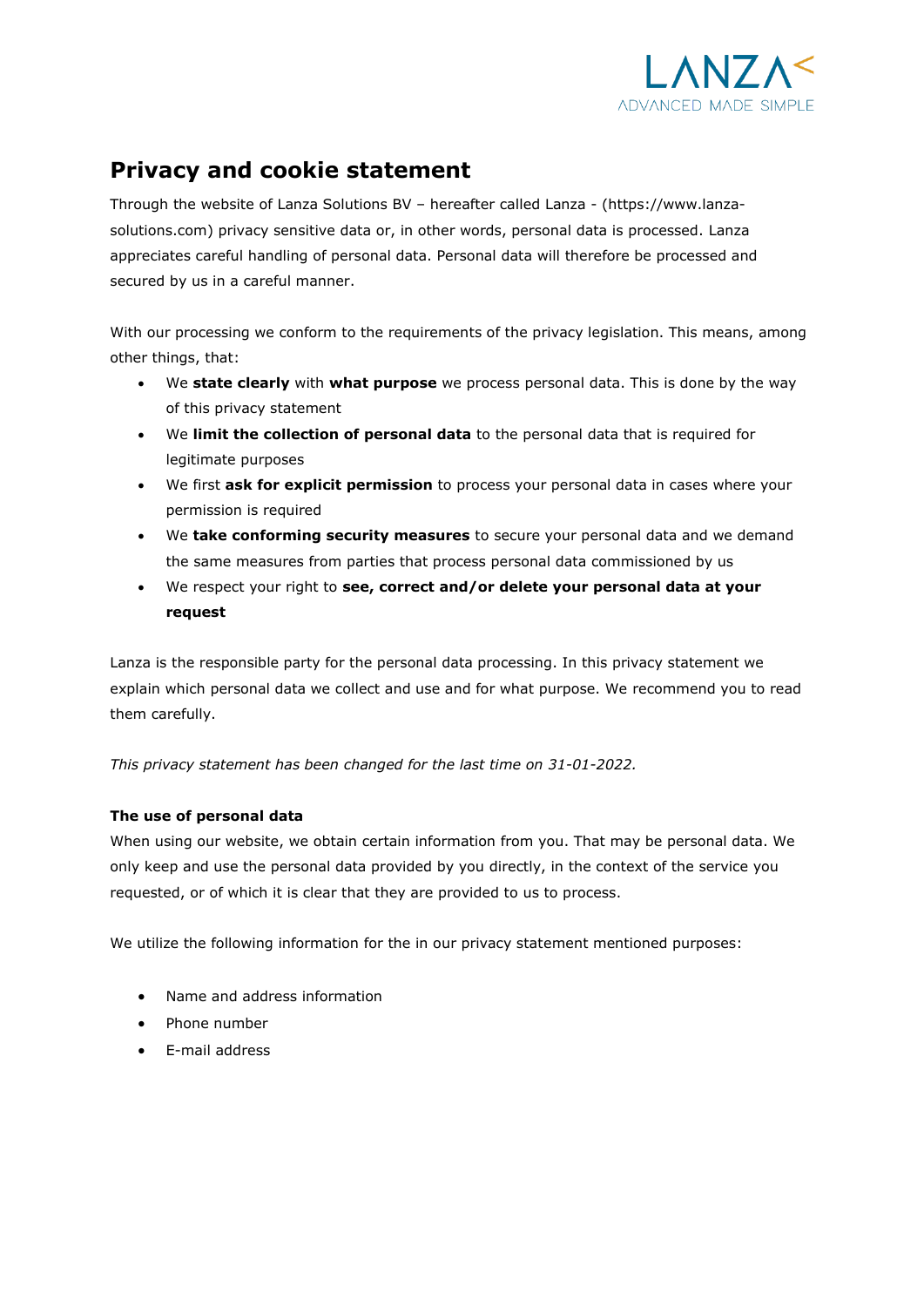

### **Advertisement**

We can also notify you, next to the information on our website, of our new products and services with the use of:

- E-mail
- Social media

## **Contact form and newsletter**

Through our website we offer the possibility to ask questions by means of a contact form, in which you are asked to fill in various details so that we can handle your question. You choose which data you provide; your name, email address, subject and message are required fields. The data you send us will be kept for as long as the nature of the form or the content of your e-mail is required for the complete answering and processing of it.

We offer a newsletter with which we want to inform interested parties about our products and / or services. Each newsletter contains a link with which you can unsubscribe. Your e-mail address is automatically added to the list of subscribers.

## **Location information**

If necessary for the service, we can collect location data (GPS) from you. For this, your permission is requested at the moment of collection.

This (location) data can also be stored and processed by the provider of, for example, the navigation / map software, such as Google Maps, but the data can also be used by, for example, Google or Apple itself. We have no influence on this. We recommend that you read the relevant privacy statements from the relevant provider.

## **Publication**

We do not publish your customer data.

## **Provision to third parties**

Your data will only be shared with third parties when necessary for the execution of your request. Apart from that, we do not share the information you provide with third parties. Though, social media buttons have been included on our website. The administrators of these services collect your personal data with these buttons. We use MailChimp to send our newsletter. We have signed a processor agreement with MailChimp.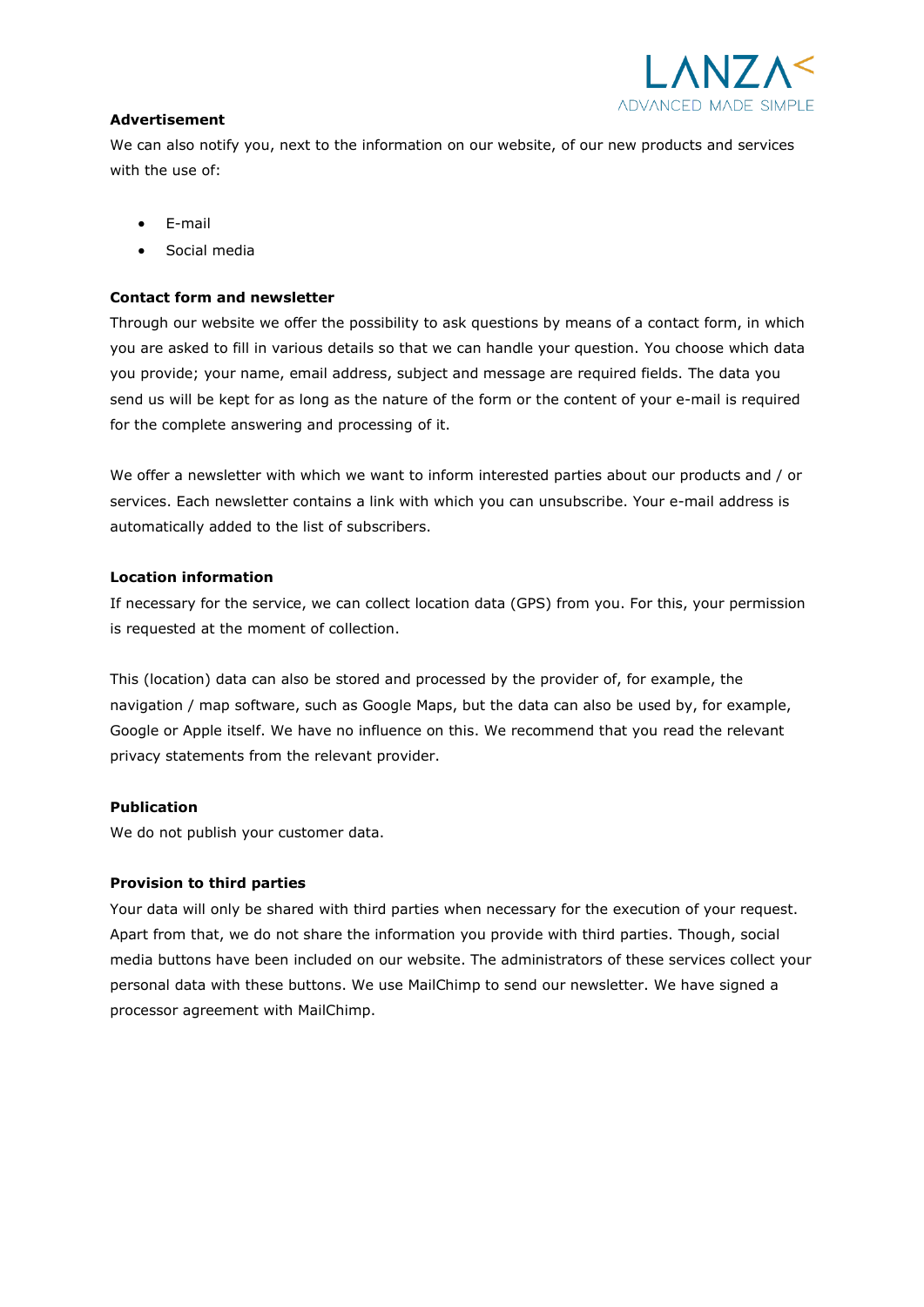

### **Cookies**

Cookies are used on our website. Cookies are also placed via third parties that are commissioned by us.

When you visit our website for the first time, a notification is shown in which we explain why we use cookies. We understand your further use of our website as a permission for this use of cookies.

You are free to disable cookies through your browser. Consult the help function in your browser. Keep in mind that it is possible that our website will no longer work optimally.

We have made agreements with third parties who place cookies on the use of those cookies and applications. However, we do not have complete control over what the providers of these applications themselves do with the cookies when they read them out. For more information about these applications and how they deal with cookies, see the privacy statements of these parties (note: they can change regularly).

#### **Google Analytics**

We use Google Analytics to keep track of how visitors use our website. By analyzing this behavior, we can make the structure, navigation and content of our website more user-friendly. We have set up Google Analytics privacy-friendly, which means that we have closed a processor agreement with Google to make agreements about the handling of our data. Furthermore, we have not allowed Google to use the obtained Analytics information for other Google services or to share the data. Finally, we allow the IP addresses to be masked.

#### **Social Media buttons**

Social media buttons are included on our website. These buttons use cookies from the relevant social media channels, so that they recognize you if you want to follow our page on social media or share our products. For the cookies placed by these social media channels for advertising purposes, we advise you to read the privacy statements of the social media channels.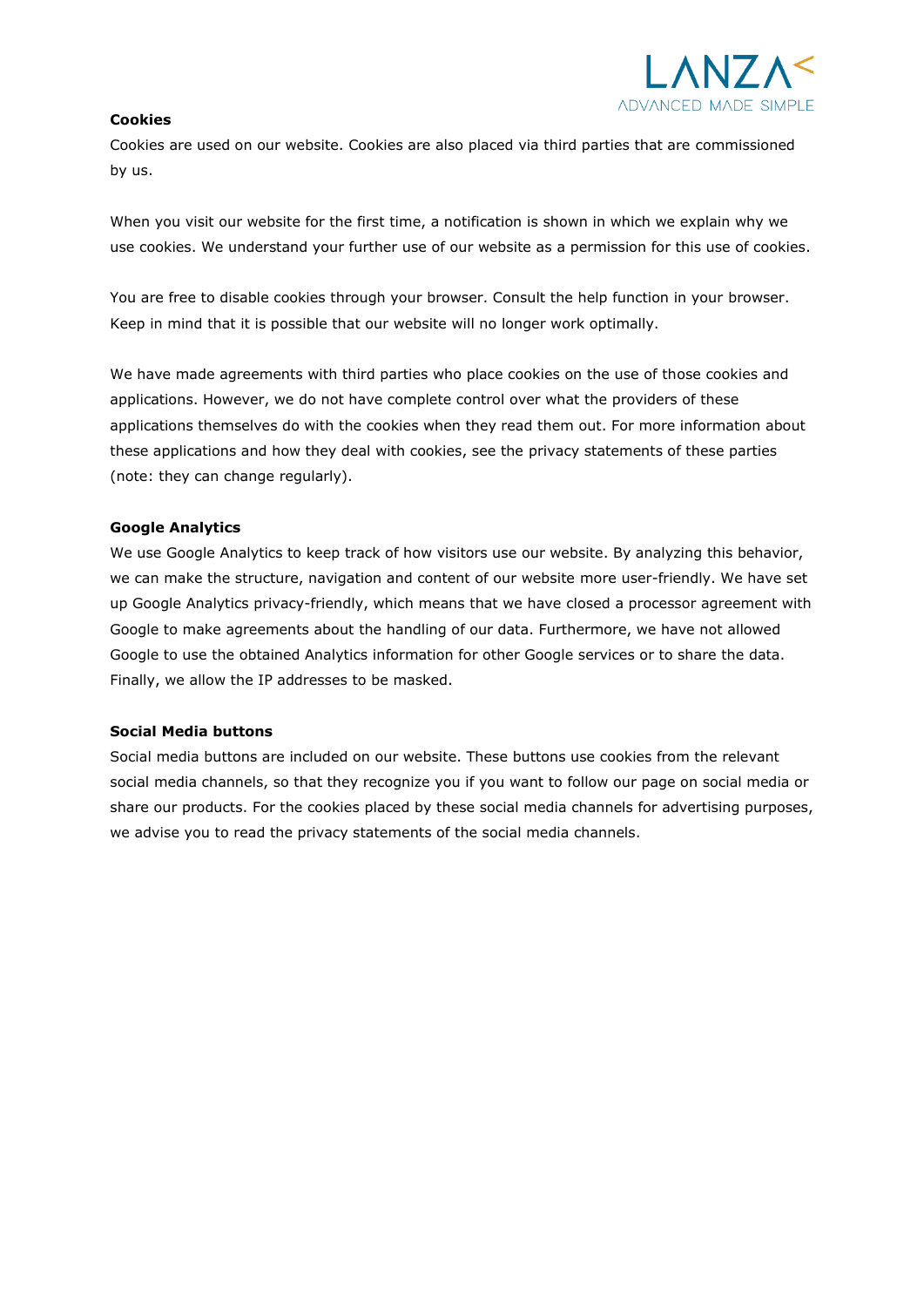

## **Security**

We take security measures to limit abuse of and unauthorized access to personal data. In particular, we take the following measures:

- The data is stored after receipt in a separate, protected system
- We use secured connections (Secure Sockets Layer or SSL) which protect all information between you and our website when you enter personal data.

## **Storage periods**

The personal data described above will be retained for as long as necessary to provide the requested services to you. After that we store the data for a maximum period of one year for the statistical purposes described above. The data will then be erased unless there is a statutory obligation that requires longer storage (such as the seven-year fiscal retention obligation for payment data).

## **Websites of third parties**

This privacy statement does not apply to websites of third parties that are connected to our website by means of hyperlinks. We cannot guarantee that these third parties handle your personal data in a reliable or secure manner. We encourage you to read the privacy statement of these websites before using them.

## **Changes in this privacy statement**

We reserve the right to make changes to this privacy statement. It is advisable to consult this privacy statement regularly, so that you are aware of these changes.

## **You rights with regard to your personal data**

For questions about our privacy policy or questions regarding access and changes to (or removal of) your personal data, you can contact us at any time via the contact details below.

You can also send us a request to view, change or delete this data. You can also submit a request for a data export containing data that we use with your consent or send us argumentation to limit the processing of personal data by us.

To prevent abuse, we can ask you to identify you adequately. When it comes to access to personal data linked to a cookie, you must send a copy of the cookie in question. You can find these in the settings of your browser. If the information is incorrect, you can ask us to change the data or have it removed.

## **Data protection authority**

Of course we are happy to help you if you have complaints about the processing of your personal data. Under the privacy legislation you also have the right to file a complaint with the Dutch Data Protection Authority against the processing of your personal data. You can contact the Dutch Data Protection Authority for this.